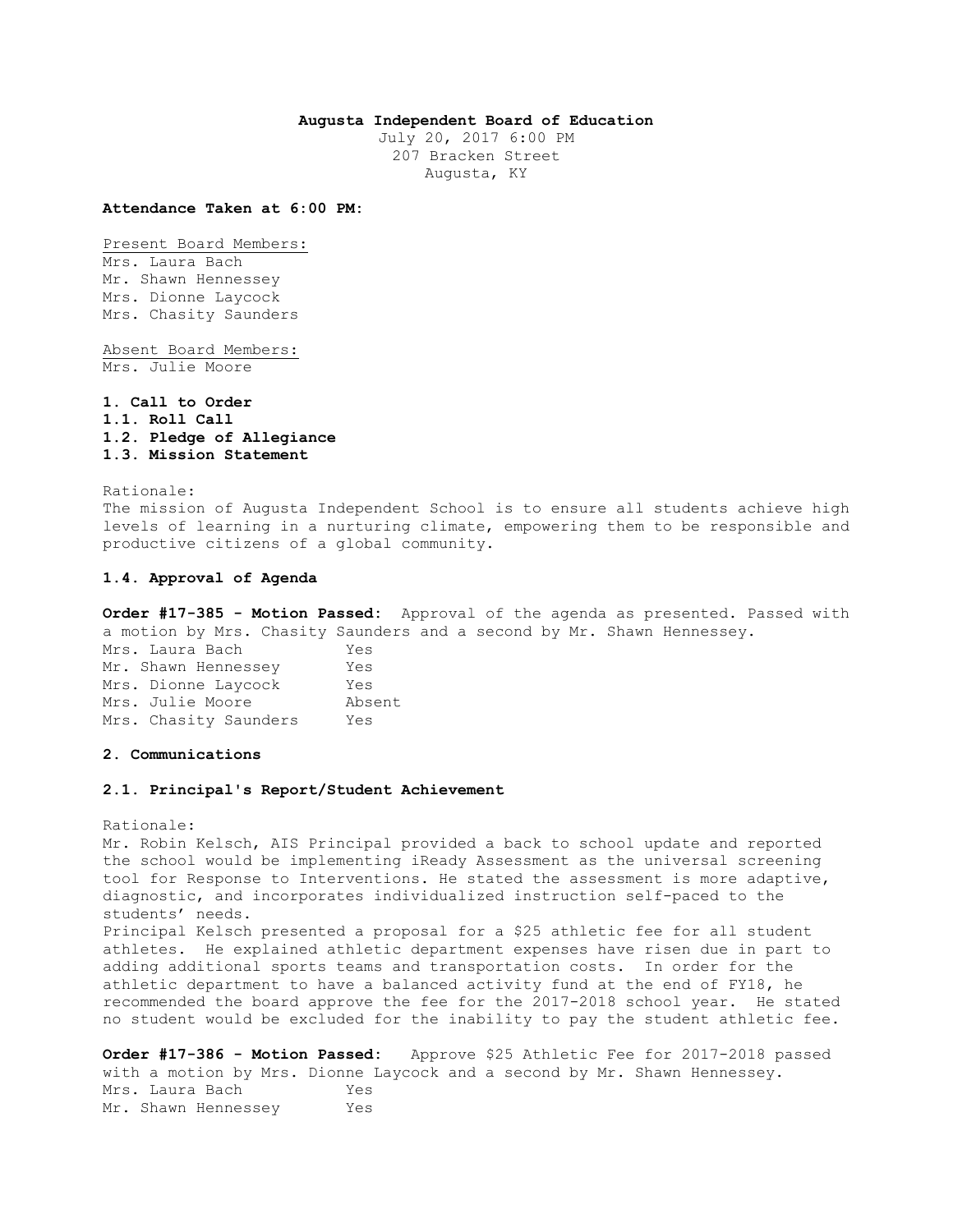Mrs. Dionne Laycock Yes Mrs. Julie Moore Absent Mrs. Chasity Saunders Yes

### **2.2. Superintendent's Report**

Rationale:

Superintendent, Lisa McCane informed the board of a recent \$5,000 grant from the Making it Happen Foundation. She said the grant would be used for 23 additional Chromebooks as part of the district's 1:1 technology device initiative for the middle and high school.

Superintendent McCane stated the administrative team would be in attendance at the annual KASA Conference July 26th-28th. She said retired custodian, Kathy Fryman was one of three state-wide FRED Finalists and a recognition ceremony would be held to announce the award.

Superintendent McCane reported Mountain Comprehensive Care Center would be providing four additional days of school based therapy for the upcoming school year, the Community Education Waiver to combine the position with FRYSC was approved by KDE, and plans to attend a mediation meeting with Bracken County officials at KDE related to the residency issue.

# **2.3. Approve Superintendent's Summative Evaluation**

Rationale:

School board chairperson, Laura Bach stated each board member completed a summative evaluation to determine the overall performance level of Superintendent McCane toward meeting or exceeding the seven standards and their indicators. She stated the seven standards by which she is evaluated included; Strategic Leadership, Instructional Leadership, Cultural Leadership, Human Resources Leadership, Managerial Leadership, Collaborative Leadership and Influential Leadership. Superintendent McCane was rated Exemplary or Accomplished for all indicators and was given an overall performance rating of Exemplary.

**Order #17-387 - Motion Passed:** Approve Superintendent's Summative Evaluation passed with a motion by Mr. Shawn Hennessey and a second by Mrs. Dionne Laycock. Mrs. Laura Bach Yes Mr. Shawn Hennessey Yes Mrs. Dionne Laycock Yes Mrs. Julie Moore Absent Mrs. Chasity Saunders Yes

### **2.4. Superintendent Professional Growth and Effectiveness System**

Rationale: Superintendent McCane presented District Goals for the 2017-2018 school year. She reviewed last year's goals and reported progress toward meeting them. The board members' provided input and determined the district goals would be finalized next month after Superintendent McCane obtained input from all stakeholders.

# **2.5. Personnel**

Rationale: Non-Renewal Scott Thacker: Middle School Math Teacher Classified Hires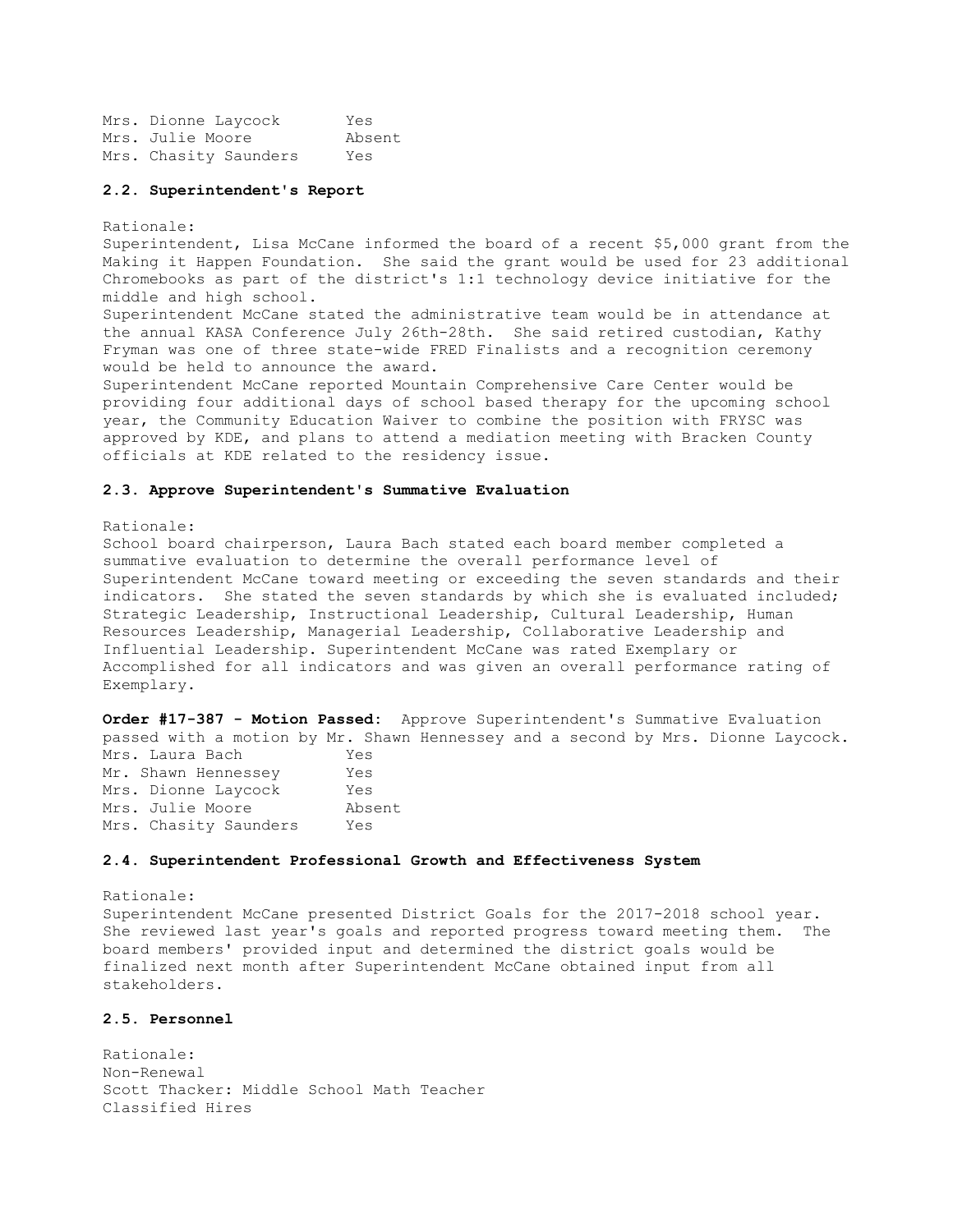Carmen White: Food Service Staff (Full-time) Tera Reed: Instructional Assistant (Full-time) Kim Carpenter: Instructional Assistant (Full-time) Extra-Duty Hire Brian Kirk: Athletic Director

### **2.6. Citizens**

# **2.7. Board Members**

### **3. Business Action/Discussion Items**

# **3.1. Approve Monthly Budget Report**

Rationale: Finance Officer, Tim Litteral provided the monthly budget report for June. General Fund Revenue receipts through June totaled nearly \$1,808,000. Local Revenue: We generated over \$263,000 in property taxes, over \$133,000 in utility taxes, \$29,600 in motor vehicle taxes, \$22,700 in PSC taxes, and \$4,800 in delinquent property taxes. We have received \$8,900 for bus rental, \$6,400 in tuition, and \$3,100 in miscellaneous revenue. The fitness center has collected \$3,900 in dues. State Revenue: SEEK funding accounted for more than \$1,309,000. \$8,500 was received for vocational transportation, while \$6,200 was received for revenue in lieu of taxes from the state. Federal Revenue: \$7,100 has been received in Medicaid reimbursement. Expenditures through June were \$1,774,000, about \$5,000 more than through the same period last year. School Budget: The school's budget is \$19,750. Through June, \$19,100 was spent, with another \$470 obligated. Copying and printing costs totaled \$8,500, general supply expenses totaled \$4,000, and technology supplies totaled \$3,400, while dues and fees accounted for \$2,000. Travel accounted for \$500, while postage expenses were \$430. Maintenance Budget: Expenses totaled nearly \$243,000 through June. Expenses included \$76,300 on salaries and benefits, \$75,000 on utilities and services, \$46,000 on repairs and professional services, \$29,400 for property insurance, \$10,800 on general supplies, and \$5,500 on equipment. 96% of the maintenance budget has been utilized. Transportation Budget: Through June, costs were at approximately \$80,000. \$49,000 was expended on salaries and benefits, \$9,100 on diesel fuel, \$8,000 on repairs and maintenance, \$6,800 on repair parts, \$5,200 was expended on fleet insurance, and \$1,400 on supplies/services/fees. 79% of the transportation budget has been utilized. For the general fund, receipts exceeded expenditures by approximately \$34,000 through June. Special Revenue Fund Grant funding is on target with regards to the budget for current year grants. Food Service Fund Food service receipts totaled \$183,500 through June. \$160,500 was received for federal program reimbursement, \$21,400 was from local revenue sources, and \$1,700 was from state revenue. Expenditures through June totaled \$183,800. Approximately \$105,000 was expended on food and supplies, \$77,300 was for salaries and benefits, and \$1,400 for equipment repair and rental equipment. Through June, expenditures were about \$4,000 less than through the same period last year. The food service balance as of June 30 was -\$264.25.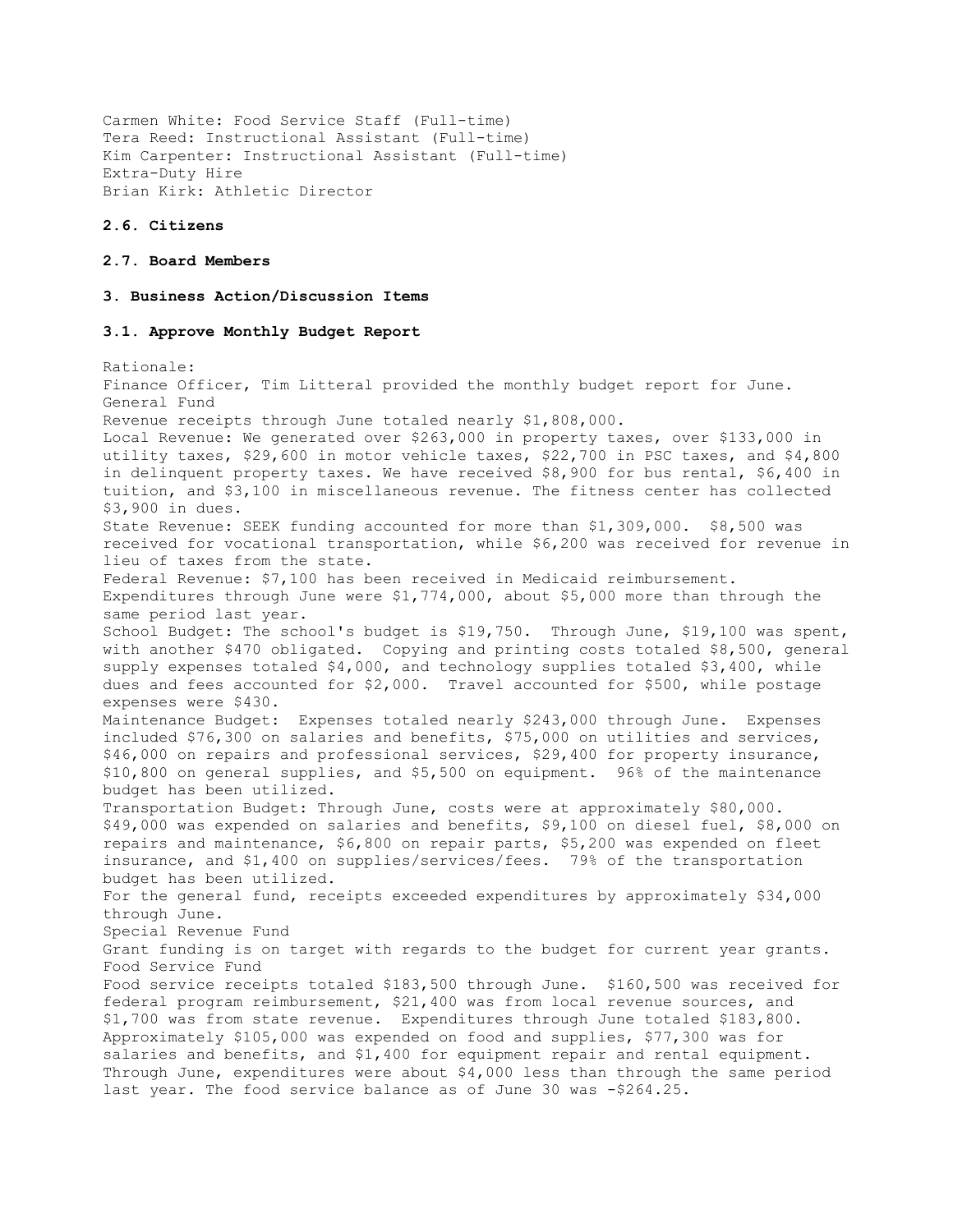**Order #17-388 - Motion Passed:** Approve Monthly Budget Report passed with a motion by Mr. Shawn Hennessey and a second by Mrs. Dionne Laycock. Mrs. Laura Bach Yes Mr. Shawn Hennessey Yes Mrs. Dionne Laycock Yes Mrs. Julie Moore Absent Mrs. Chasity Saunders Yes

### **3.2. Approve Monthly Facilities Report**

#### Rationale:

The Energy Management Report on energy consumption through the May billing period, compares the district's current monthly usage to the 3-year (FY10-FY12) historical average baseline usage for the same month. During May, the district had a decrease in energy consumption of 31,955 kBTU (18.8%) which avoided approximately \$752 in energy charges. Through May-YTD, the district used 106,467 (\$9,476) fewer kilowatt-hours (kWh), and 3,062 (\$2,954) fewer hundreds of cubic feet (CCF) of natural gas, for an estimated total energy savings of approximately \$12,430. The district has reduced total energy consumption by 683,181 kBTU (22.4%) through May 2017. Attached is the weather data for Bracken County. It helps to explain why utility bills are higher or lower in some months, as compared to the same months in previous years. May was warmer this year than several of the previous years. Here is the website for those who may be interested http://www.weatherdatadepot.com/.

Kentucky Utilities Pilot School Rate Update

Monthly Maintenance:

- Waxed all floors
- Shampooed all carpet
- Touch up painting underway
- Completing summer maintenance list
- Reseal and stripe parking lot

**Order #17-389 - Motion Passed:** Approve Monthly Facilities Report passed with a motion by Mrs. Dionne Laycock and a second by Mrs. Chasity Saunders.

| Mrs. Laura Bach       | Yes    |
|-----------------------|--------|
| Mr. Shawn Hennessey   | Yes    |
| Mrs. Dionne Laycock   | Yes    |
| Mrs. Julie Moore      | Absent |
| Mrs. Chasity Saunders | Yes    |

# **3.3. Approve 2017-2018 Spanish Teacher Contract**

#### Rationale:

Augusta Independent and Robertson County are splitting a Spanish teacher to provide instruction in both districts daily. The teacher is employed full-time by Robertson County and Augusta Independent will again enter into a contract to split the teacher 50%. The teacher will be at Augusta in the afternoons and work .5 and in the mornings at Robertson County and work .5. The contract is a regular 185-day contract like the prior years.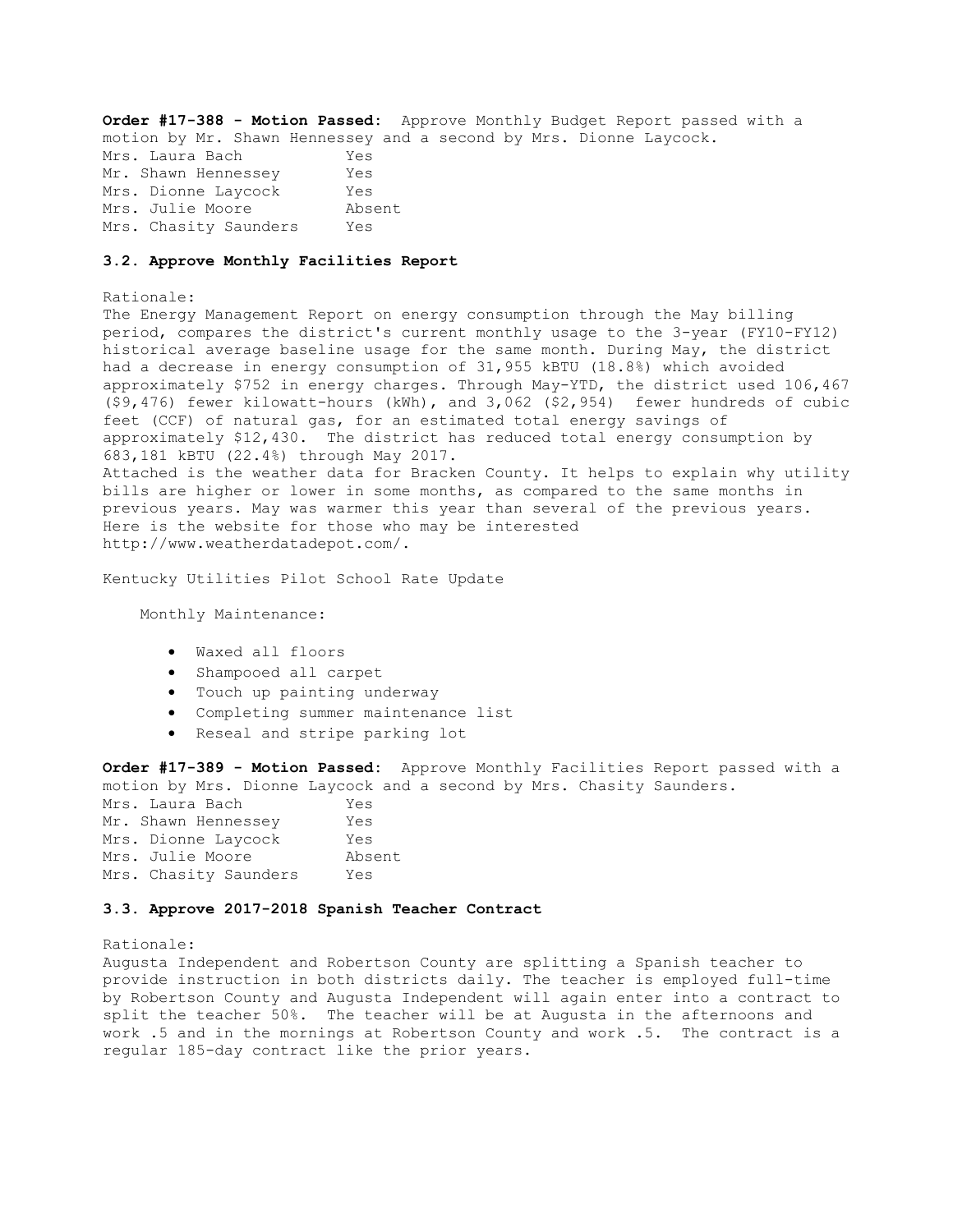**Order #17-390 - Motion Passed:** Approve 2017-2018 Spanish Teacher Contract passed with a motion by Mr. Shawn Hennessey and a second by Mrs. Dionne Laycock. Mrs. Laura Bach Yes Mr. Shawn Hennessey Yes Mrs. Dionne Laycock Yes Mrs. Julie Moore absent Mrs. Chasity Saunders Yes

### **3.4. Approve 2017-2018 Amended Salary Schedule Board Secretary**

Rationale: The board secretary salary schedule previously approved was incorrect by approximately \$300 annually. The amended schedule has been adjusted to reflect the 2% increase with the hourly rate being \$13.85 instead of \$13.70.

**Order #17-391 - Motion Passed:** Approve 2017-2018 Amended Salary Schedule Board Secretary passed with a motion by Mrs. Chasity Saunders and a second by Mrs. Dionne Laycock. Mrs. Laura Bach Yes Mr. Shawn Hennessey Yes Mrs. Dionne Laycock Yes Mrs. Julie Moore Absent Mrs. Chasity Saunders Yes

### **3.5. Approve First Reading of 2017 Board Policies**

Rationale: Proposed changes reflect new legal requirements, as well as "best practice" recommendations from KSBA. Please note the following: KRS 160.340 requires that board policies be kept up to date by filing annual amendments thereto by August 15. HB 520 provides for charter school authorization, application, and evaluation of applications and contracts with a charter school Board of Directors. However, this process won't be officially defined until the Kentucky Board of Education promulgates formal regulations. At the top of each draft is the legal and/or recommended rationale for the proposed change. In the body of each draft, new language is underlined. Language with strike through is recommended for deletion.

**Order #17-392 - Motion Passed:** Approve First Reading of 2017 Board Policies passed with a motion by Mrs. Dionne Laycock and a second by Mr. Shawn Hennessey.

| Mrs. Laura Bach       | Yes    |
|-----------------------|--------|
| Mr. Shawn Hennessey   | Yes    |
| Mrs. Dionne Laycock   | Yes    |
| Mrs. Julie Moore      | Absent |
| Mrs. Chasity Saunders | Yes    |

# **3.6. Approve First Reading of Board Policy 03.121**

Rationale:

The current board policy on certified salaries does not include the definition of "experience" as outlined in KRS 157.310 to 157.440. In recent years, this has been applicable to certified employees not able to perform duties. This would clarify questions that may arise in the future by adding the statute definition to board policy.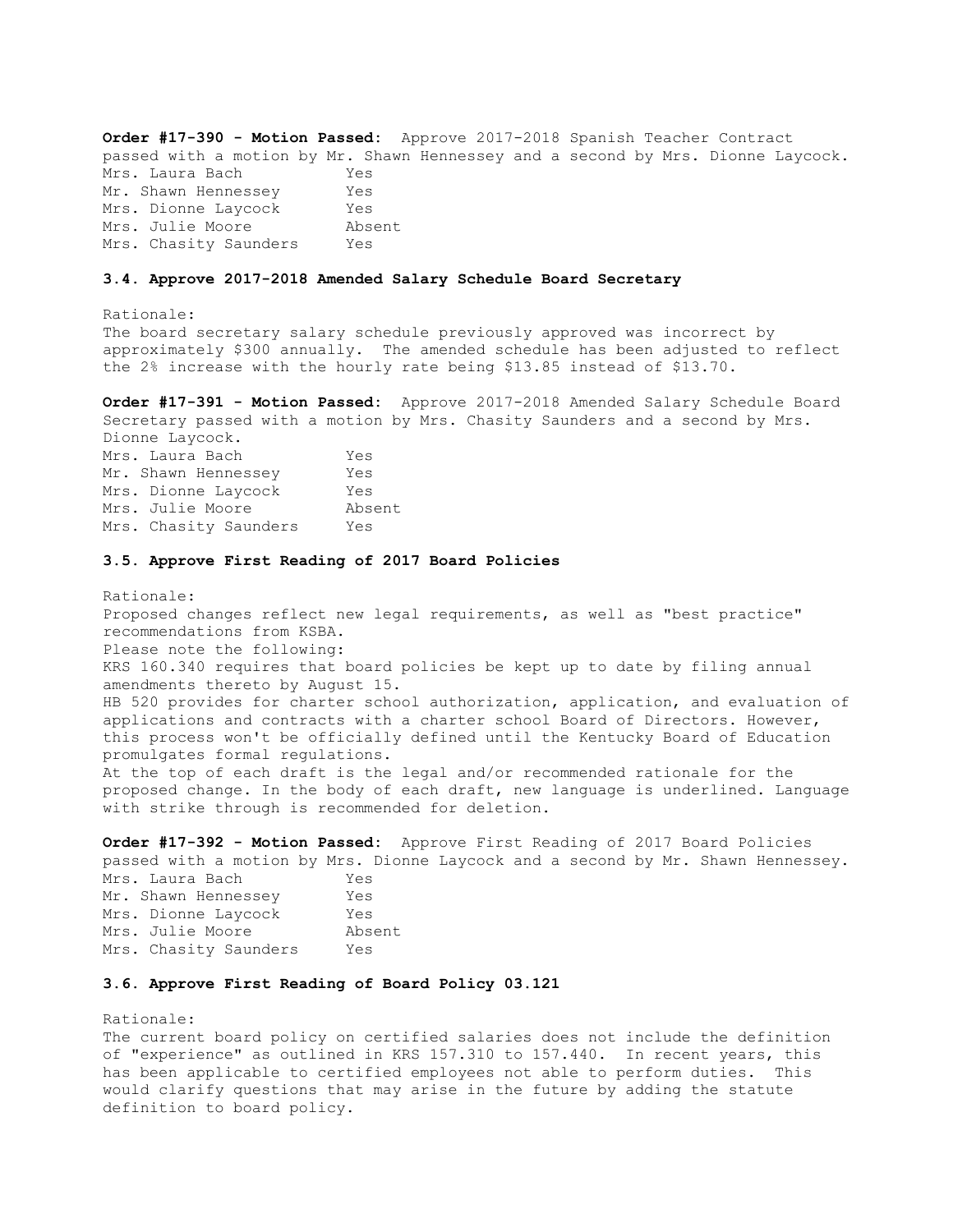"Experience" means employment as a teacher, other than as a substitute or nursery school teacher, for a minimum of one hundred forty (140) days during a school year in a public or nonpublic elementary or secondary school or college or university that is approved by the public accrediting authority in the state in which the teaching duties were performed. A teacher who is employed by the board for at least one hundred forty (140) days of a school year and who performs teaching duties for the equivalent of at least seventy (70) full school days during that school year, regardless of the schedule on which those duties were performed, shall be credited with one (1) year experience. A teacher who is employed by a board for at least one hundred forty (140) days during each of two (2) school years and who performs teaching duties for the equivalent of at least seventy (70) full school days during those years shall be credited with one (1) year of experience. No more than one (1) year of experience shall be credited for the performance of teaching duties during a single school year.

**Order #17-393 - Motion Passed:** Approve First Reading of Board Policy 03.121 passed with a motion by Mr. Shawn Hennessey and a second by Mrs. Chasity Saunders. Mrs. Laura Bach Yes Mr. Shawn Hennessey Yes Mrs. Dionne Laycock Yes Mrs. Julie Moore Absent Mrs. Chasity Saunders Yes

### **3.7. Approve Handheld Electronic Device Fee Policy**

**Order #17-394 - Motion Passed:** Approve Handheld Electronic Device Fee Policy passed with a motion by Mr. Shawn Hennessey and a second by Mrs. Dionne Laycock.

Mrs. Laura Bach Yes Mr. Shawn Hennessey Yes Mrs. Dionne Laycock Yes Mrs. Julie Moore Absent Mrs. Chasity Saunders Yes

# **3.8. Approve 2017-2018 Certified Evaluation Plan**

**Order #17-395 - Motion Passed:** Approve Certified Evaluation Plan passed with a motion by Mrs. Dionne Laycock and a second by Mrs. Chasity Saunders. Mrs. Laura Bach Yes Mr. Shawn Hennessey Yes Mrs. Dionne Laycock Yes Mrs. Julie Moore Absent Mrs. Chasity Saunders Yes

# **4. Business Consent Items**

**Order #17-396 - Motion Passed:** Approval of the Business and Consent items as presented passed with a motion by Mrs. Dionne Laycock and a second by Mr. Shawn Hennessey.

| Mrs. Laura Bach       | Yes    |
|-----------------------|--------|
| Mr. Shawn Hennessey   | Yes    |
| Mrs. Dionne Laycock   | Yes    |
| Mrs. Julie Moore      | Absent |
| Mrs. Chasity Saunders | Yes    |

**4.1. Approve Previous Meeting Minutes**